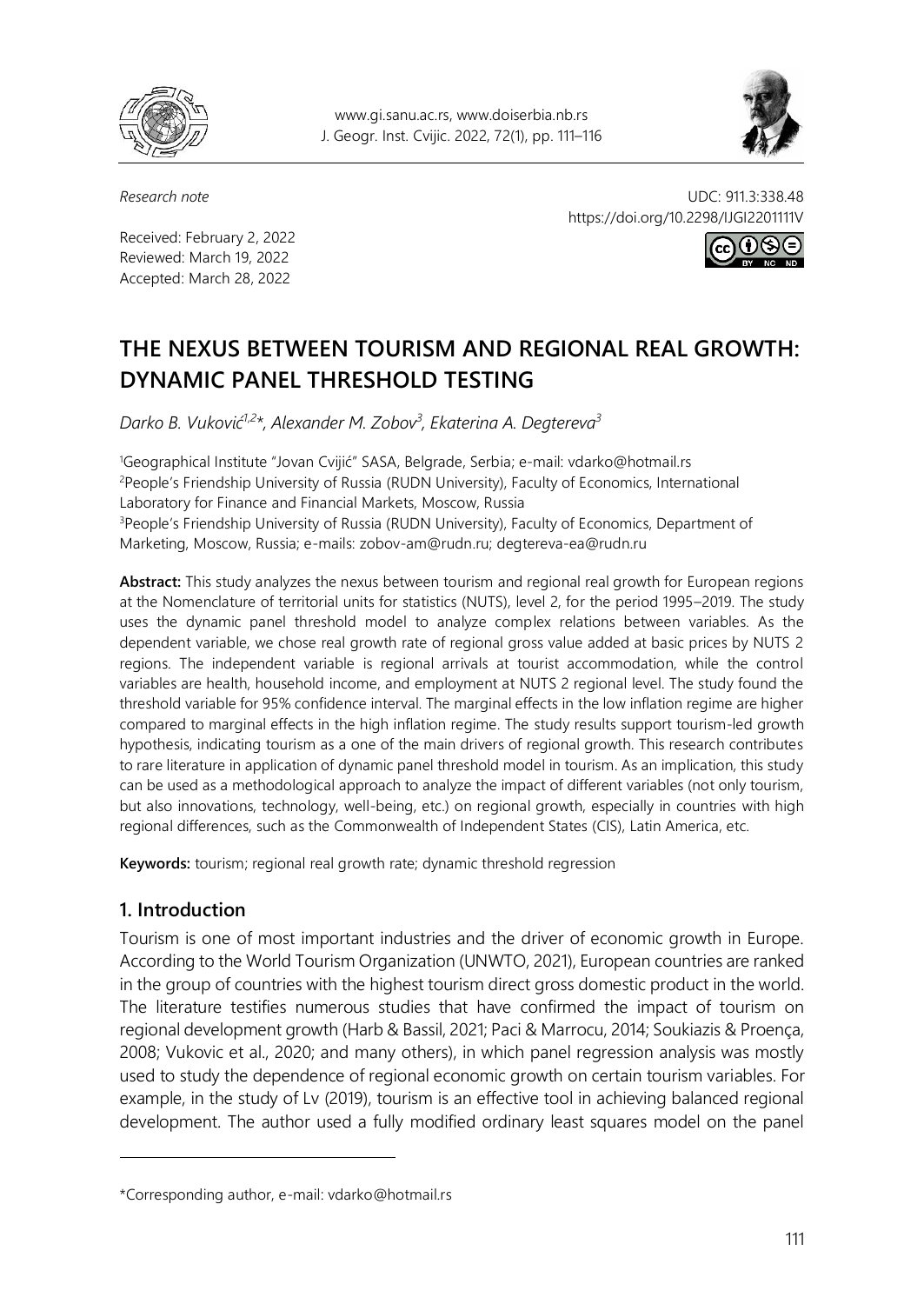sample of 113 countries worldwide to confirm a significant long-run equilibrium relationship for the tested variables. However, only a few years back, scholars began to use more complex threshold regression models in similar issue analyses (Chiu et al., 2021; Deng et al., 2014; Lv & Xu, 2021). One of the very recent threshold models is the dynamic panel threshold model, tested in only a few studies so far (for example, in the study of Chiu et al., 2021). This model has a very important advantage related to the endogeneity problem of variables—in the case of the threshold effect, endogenous variables are allowed. Second, the model includes inflation regimes, which are important for the analysis of the impact on real growth.

Due to the reason that endogeneity exists in tourism-led growth hypothesis (confirmed by Chiu et al., 2021; Cortés-Jiménez & Pulina, 2010; Kim et al., 2006; Massidda & Mattana, 2013; Seetanah, 2011), where tourism is one of main drivers of growth, the aim of our research is twofold:

- First, to test the dynamic panel threshold model and to contribute to rare-developing literature that deals with this issue (including its theoretical contribution to the tourismled growth hypothesis) and
- Second, to empirically analyze the relationship between tourism and regional growth in European regions.

The study uses arrivals at tourist accommodation as independent tourism variable, which is literature-supported and previously used in several studies (Chiu et al., 2021; Soukiazis & Proença; 2008) where authors analyzed the impact of tourism through the accommodation capacity on the regional growth in per-capita income in Portugal. The implication of the study is to fill the previously mentioned gap in the existing literature and practically, to contribute to policy implication of tourism to regional growth rate. Even more, study results could contribute to model testing in other regions (such as the Commonwealth of Independent States [CIS], Russia and Kazakhstan—countries with regions with different regional development, Latin America, and many more).

The next importance of tourism, as one of the drivers of regional growth, is a positive spillover of influence on other sectors (such as on industry, technological sector, transportation, etc.) and on other regions (including neighboring countries). This positive influence has four key aspects. Firstly, the development of tourism ensures the development of the necessary transport and social infrastructure, which is an important prerequisite for the implementation of joint industrial and technological projects of the regions (even in neighboring countries, like in Russia and Kazakhstan). This is especially important for the less developed regions, where significant problems remain with the formation of such modern infrastructure (such as Central Asian regions, including airports, roads, hotels, etc.). Secondly, the development of tourism as a generator of regional growth leads to an increase in the mobility of people and increases the degree of openness of the region. This is an important element of "soft power", which makes regions more attractive for investments and economic cooperation. Thirdly, tourism acts as an obvious element of the national branding of countries, which has a positive impact on the promotion and branding of specific national and regional companies and their strategic alliances with other international stakeholders. Finally, these spillovers from tourism can contribute to macroeconomic stability and more effective policy making. No less important is the impact of tourism on agrarian sector (Petrović et al., 2017). This is especially true for the contribution to the economy, as well as a main support to the nutrition of the population, ecological issues, and more.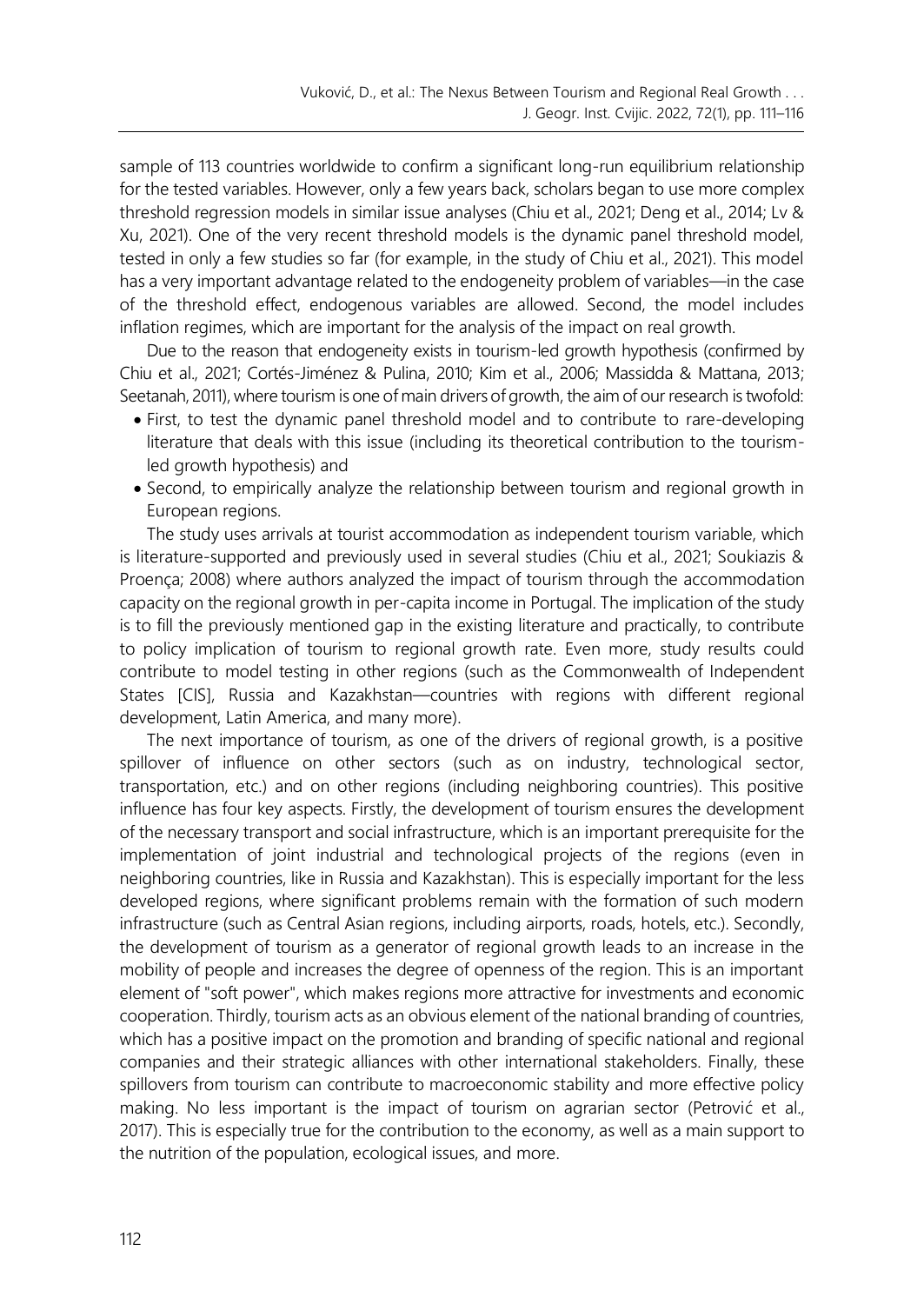# **2. Materials and methods**

### *2.1. Sample*

The data were collected on 13/10/2021 from Eurostat for all European regions at the Nomenclature of territorial units for statistics (NUTS), level 2, for the period 1995–2019. NUTS 2 is the Nomenclature of territorial units for statistics—Eurostat classification of territories with between 800,000 and 3 million inhabitants (Eurostat, 2021). In our sample, we used real growth rate of regional gross value added (GVA) at basic prices by NUTS 2 regions (percentage change on previous year) as the dependent variable. The independent variable is arrivals at tourist accommodation (ATA) establishments by NUTS 2 regions and includes: hotels, holiday, and other short-stay accommodation, camping grounds, recreational vehicle parks, and trailer parks. As control variables, we used: health, household income, and employment (NUTS 2 regional level for all for control variables). The model, program language, and environment were created in R program.

# *2.2. The model*

Our following experimental application introduces a dynamic panel threshold model, developed by Hansen (1999). The model considers endogenous regressors including lags of the dependent variable. Compared to a classic threshold autoregression model (including the advantage of drawing interpretations about the primary data generating procedure), in dynamic panel threshold regression the coefficients can take both a small and a robust number of different values. These coefficients depend on the value of exogenous stationary variable (Seo & Shin, 2016). The study uses a dynamic panel threshold model due to the relevance of the theory of economic growth (GVA as indicator), with inflation's distortional effects. Hansen's model considers Equation 1:

$$
GVA_{it} = \mu_i + \beta' \gamma_{it}/(q_{it} \le \gamma) + \beta' \gamma_{it}/(q_{it} > \gamma) + e_{it}
$$
 (1)

where indicators of function are *I(qit ≤ γ*) and *I(qit > γ), GVAit* is a scalar stochastic dependent variable (GVA), *qit* is scalar of threshold variable, the regressor is *χit*, and *eit* is regression error for *i* = 1,… *n*; *t* = 1, … .*T*. When observations are divided in two regimes, conditional on whether the threshold variable *qit* is larger or smaller compared to the threshold *γ*, the Equation 2 could also be presented as:

$$
GVA_{it} = \begin{cases} \mu_i + \beta'_1 \chi_{it} + e_{it}, & q_{it} \le y \\ \mu_i + \beta'_2 \chi_{it} + e_{it}, & q_{it} > y \end{cases}
$$
 (2)

The last equation presents two slopes *β<sup>1</sup>* (Beta 1) and *β<sup>2</sup>* (Beta 2), differing two regimes. Followed by Hansen (1999), the regressor  $\chi_{it}$  and the threshold variable  $q_{it}$  are not time invariant, which is important for the identification of slopes *β<sup>1</sup>* and *β2*. The coefficients *β<sup>1</sup>* and *β<sup>2</sup>* indicate the marginal effect of inflation on GVA growth in the low (*β1*—below the estimated threshold value) and in the high (*β2*—above the estimated threshold value) inflation regimes.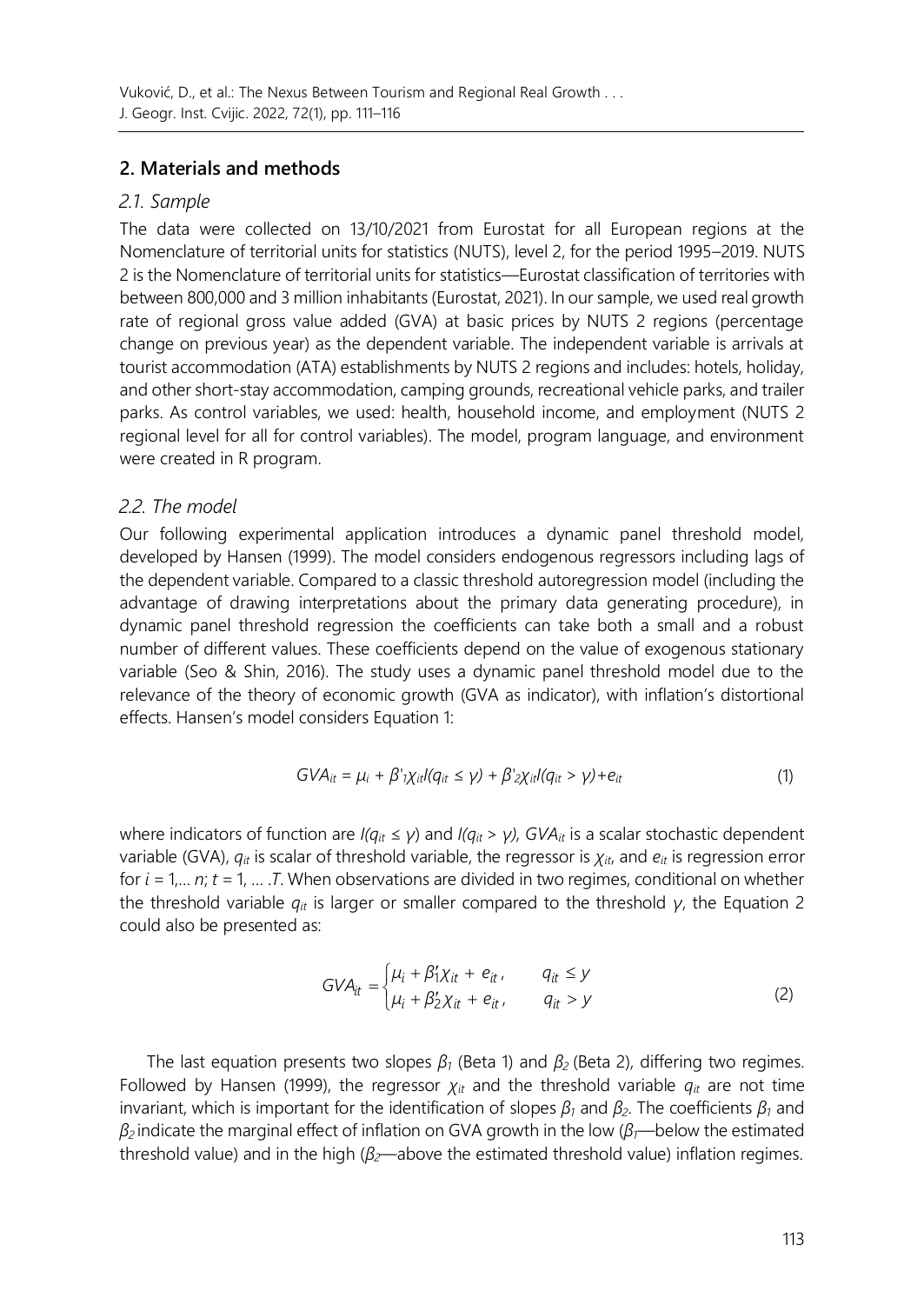### **3. Results and discussion**

The estimated threshold value—arrivals at tourist accommodation as threshold variable find to be 699 at 95% confidence interval using the dynamic panel threshold model. Beta 1 and Beta 2 represent the effect of ATA on GVA for both regimes. Beta 1 denotes the marginal effect of ATA on GVA in the low inflation regime. Similarly, Beta 2 indicates the marginal effect of ATA on GVA in the high inflation regime. Both Beta 1 and Beta 2 regime dependent

|  | Table 1. Dynamic panel threshold model |  |
|--|----------------------------------------|--|

|                                                      | Model       |  |
|------------------------------------------------------|-------------|--|
| Dynamic threshold values                             | values      |  |
| Estimated threshold value                            | 698.9701    |  |
| The effect of tourism                                |             |  |
| Beta 1                                               | $0.51***$   |  |
| Beta 2                                               | $0.25***$   |  |
| Effect of control variable                           |             |  |
| Initial                                              | $-0.005$    |  |
| Health                                               | 57.039***   |  |
| Household income                                     | 28.277***   |  |
| Employment                                           | $120.64***$ |  |
| Regime 1-Threshold variable<br>less than 698.9701    | 21%         |  |
| Regime 2-Threshold variable<br>greater than 698.9701 | 79%         |  |

*Note.* Followed and motivated by Hansen (1999), each regime in dynamic panel regression contains at least 5% of all observations. Initial is considered as lagged endogenous variable.

\*\*\*presents 1% significance.

coefficients are statistically significant and have positive marginal effect in both low and high regimes. However, the marginal effects in the low inflation regime are higher—the percentage growth in ATA leads to higher increase in GVA. In the case of the high inflation regime (Beta 2), the variable regional arrivals at tourist accommodation have lower effect in GVA's increase (Table 1).

More information can be found for the threshold confidence interval from the plot of the concentrated likelihood ratio function (Figure 1). The threshold first-step estimate confidence interval in the point where GVA<sub>it</sub> is near zero (from the beginning of left side of the plot). The 95% confidence intervals for *β'1χit* and *β'2χit* likelihood ratio lie under the red dotted line. In the case of control variables there are also supporting results. All control variables are statistically significant, where

employment and health have higher positive influence on GVA compared with household income. This means that growth in any of the control variables will affect growth in GVA. The regions with higher employment rate contribute more to their regional GVA.



**Figure 1.** Threshold model estimator diagram.

*Note.* Likelihood Ratio Sequences in gamma LRn(gamma) is represented by a black line, and 90% Critical is represented by a red dashed line.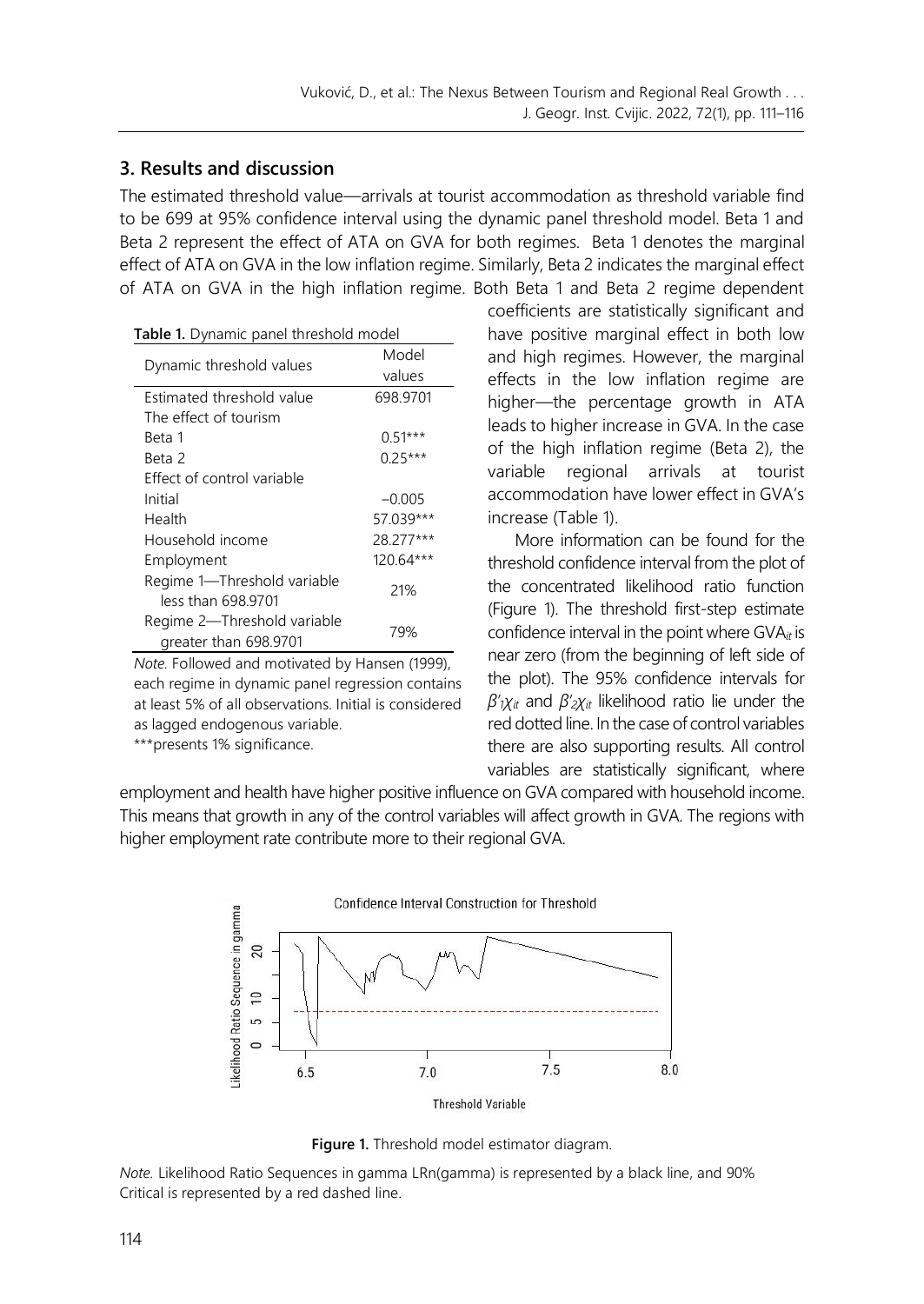The study results show that tourism has positive and significant effect on regional GVA. In the low inflation regime, tourism generates more regional real GVA compared with high inflation regime. This situation is expected and logical due to the reason of inflation's influence on added values (as real added value with basic prices, considering the included inflation). After dynamic threshold analysis, the results point that regions with higher arrivals at tourist accommodation produce more real growth rate of regional gross value added at NUTS 2 level. Even more, the tourism-led growth hypothesis is valid for both regimes (with the first regime higher effect), which is partially in line with the study of Deng et al. (2014). The authors confirmed this only for tourism specialization for certain "threshold" levels. Our study results are related to Soukiazis and Proença's (2008) outcomes, proving that tourism is a relevant factor that significantly generates the regional standards of living (GVA could also be one of indicators of the standards of living). The study results are also in line with Harb and Bassil (2021), who found that tourism has strong and positive effects on regional growth of 27 European countries. We also confirmed, according to results, the existence of tourism-led growth hypothesis (Chiu et al., 2021; Cortés-Jiménez & Pulina, 2010; Kim et al., 2006; Massidda & Mattana, 2013; Seetanah, 2011).

### **4. Conclusion and implications**

This study analyzes the impact of tourism on regional real growth with the implementation of the dynamic panel threshold model. In general, the study results support tourism-led growth hypothesis, where tourism positively affects regional growth. Our findings of dynamic threshold model are statistically significant for all the independent and control variables. For future studies, there are several suggestions that could be used in methodological and practical points. First, the model could be extended with heteroscedasticity and with lagged dependent and endogenous variables. Also, according to the suggestion of Hanses (1999), it will be desirable to include random effects. As practical implication, we suggest extending the sample area and testing in different regions worldwide. It will be very interesting to apply the dynamic panel threshold model for regions with high regional differences, like in Russia, Kazakhstan, Turkey, or some of the Latin American countries. Second, control variables could also be extended with other sectors in economy that affect innovations, regional competitiveness, regional brands, and others. The conducted study acts as part of the research of factors influencing regional economic growth. In this regard, this is a pilot stage of the study, within the framework of which methodological tools (for assessing the relationship of a particular economic sector with the regional macroeconomic situation) were developed.

#### **Acknowledgements**

The results presented in the manuscript were obtained with the financial support from the project funding of the Russian Federation represented by the Ministry of Higher Education and Science (agreement code 075-15-2021-972).

#### **References**

Chiu, Y. B., Zhang, W., & Ding, K. (2021). Does Globalization Influence Inbound Tourism? Evidence from a Dynamic Panel Threshold Analysis. *Journal of Travel Research, 60*(5), 1074–1084. [https://doi.org/](https://doi.org/10.1177/0047287520919514) [10.1177/0047287520919514](https://doi.org/10.1177/0047287520919514)

Cortés-Jiménez, I., & Pulina, M. (2010). Inbound tourism and long run economic growth. *Current Issues in Tourism, 13*(1), 61–74.<https://doi.org/10.1080/13683500802684411>